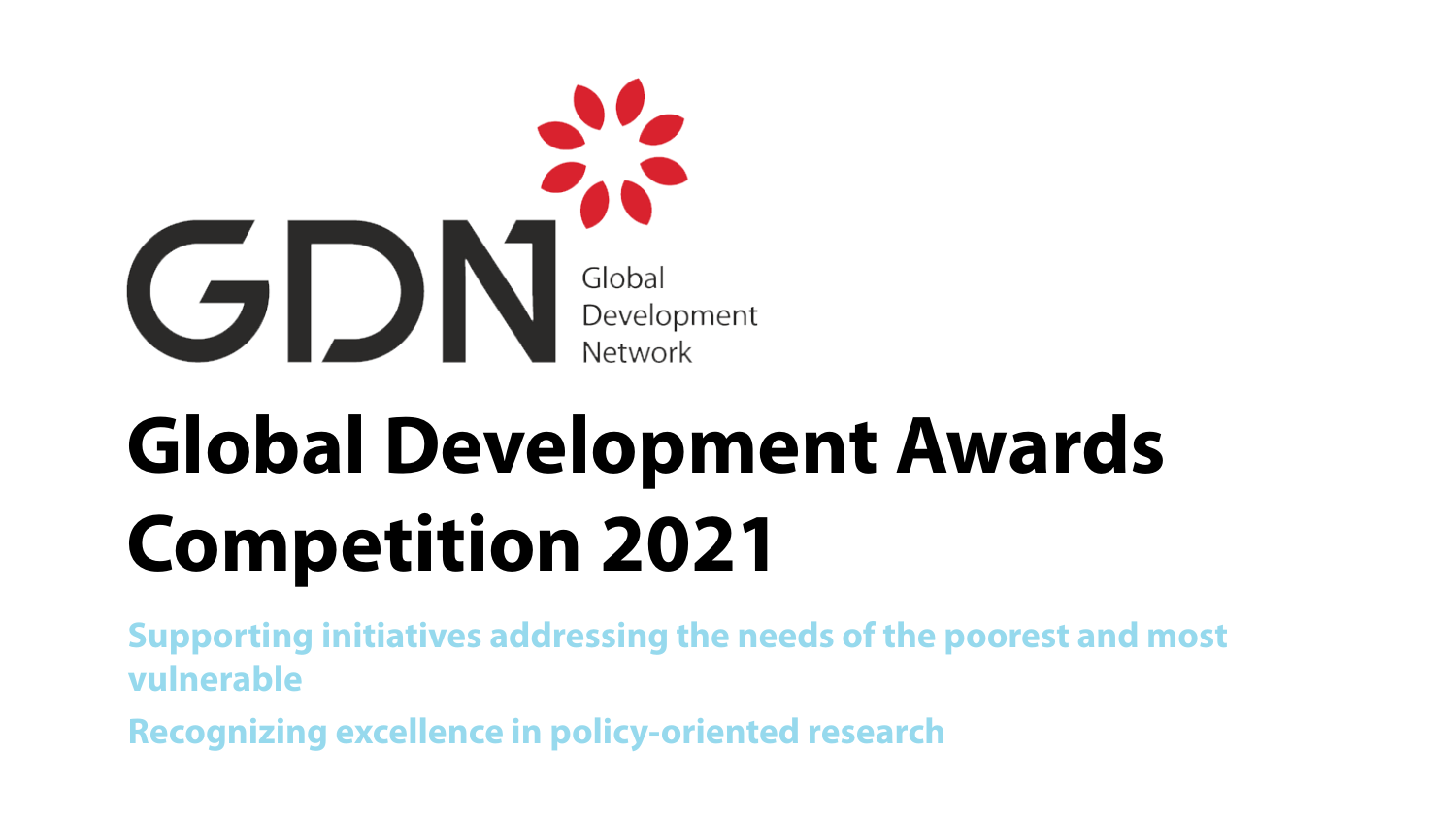**Japanese Award for Outstanding Research on Development (ORD)** *International trade and the promotion of biodiversity*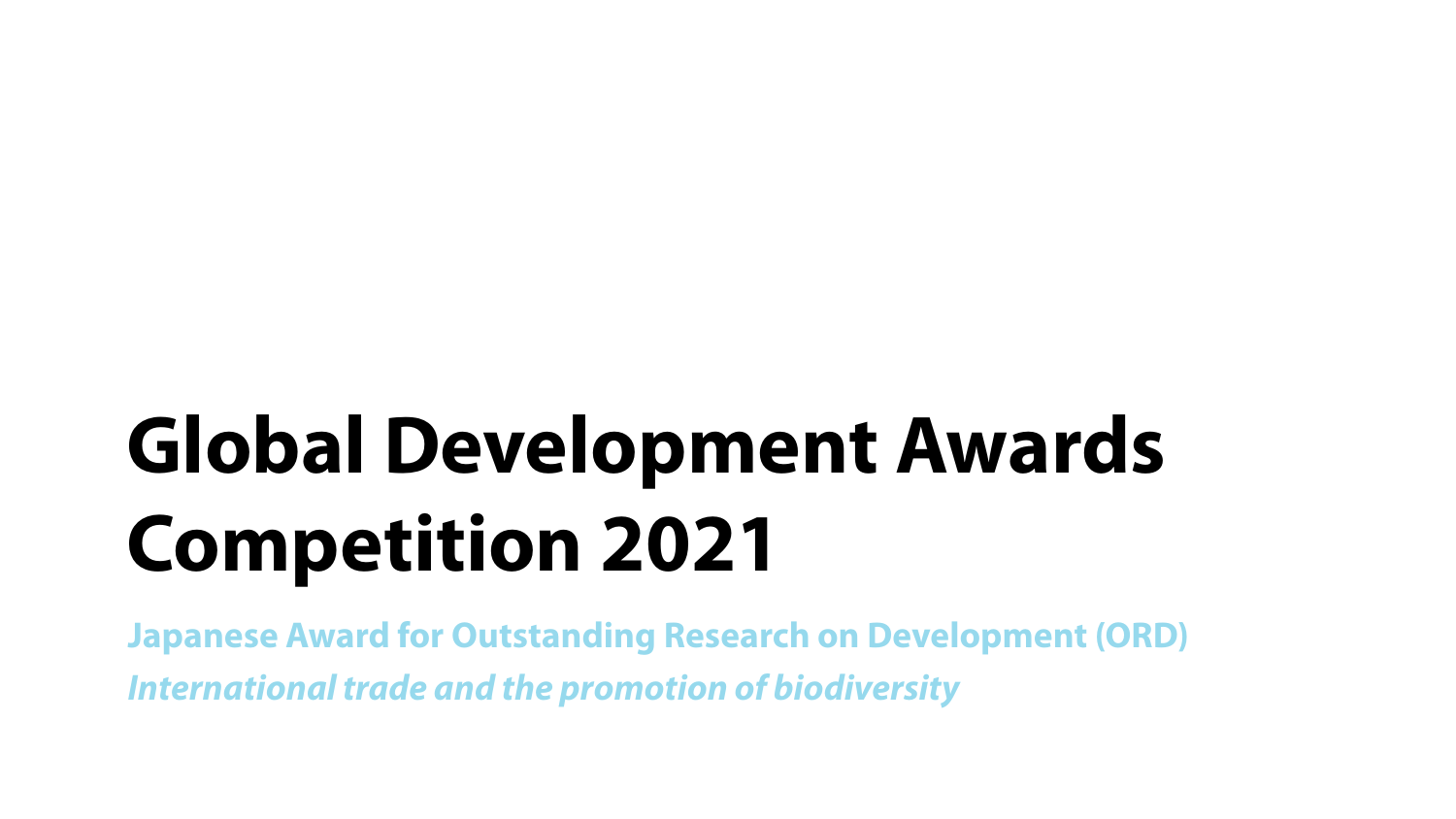## **JURY**  *ORD International trade and the promotion of biodiversity*

- Chair **Izumi Ohno**
	- Professor, National Graduate Institute for Policy Studies (GRIPS), Japan
	- Senior Research Advisor, JICA Ogata Sadako Research Institute for Peace and Development

### • **L. Alan Winters**

– Professor, University of Sussex Business, UK

### • **Elpidio Peria**

– Technical Consultant, ASEAN Centre for Biodiversity, Philippines

#### • **Marianne Kettunen**

– Senior Policy Advisor and Head of Partnerships at the Forum on Trade, Environment and the SDGs (TESS Forum)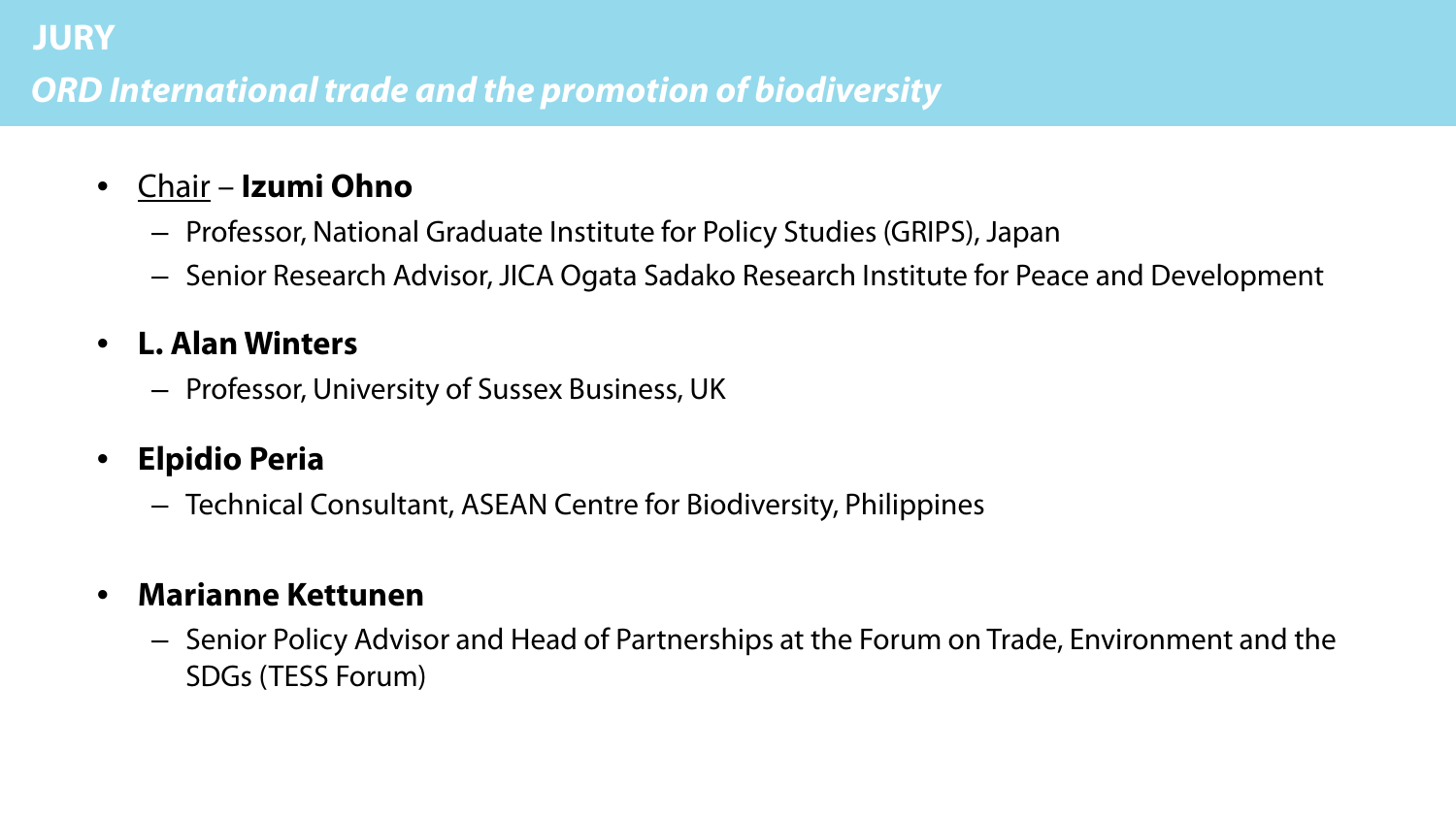# **ORD International trade and the promotion of biodiversity**

**1st prize - Abdul-Hanan Abdallah,** Implication of Large-scale Agricultural Investment on Biodiversity: Evidence from Mixed-Method Study of Farm Households in Northern Ghana, Ghana

The Jury found the project well-built, concrete, feasible, clearly focused, and well aligned with the Call to throw light on the interplay between international trade and biodiversity conservation.

**2nd prize - Roger Merino,** Global Amazon: Harmonizing development visions and multi-scalar interventions in the building of a pluriversal governance, Peru

The Jury congratulates the important vision of the project to transform the governance of the Amazon, including trade, and hopes the 2nd prize can help leverage further research funding to achieve its full ambition.

**3rd prize - Chukwuka Onyekwena,** Evaluation of the African Continental Free Trade Area (AfCFTA) on Africa's Biodiversity, Nigeria

With the suggestion to use the funding to tighten the methodology that will serve to question an analyse the impact of continental trade liberalization on biodiversity.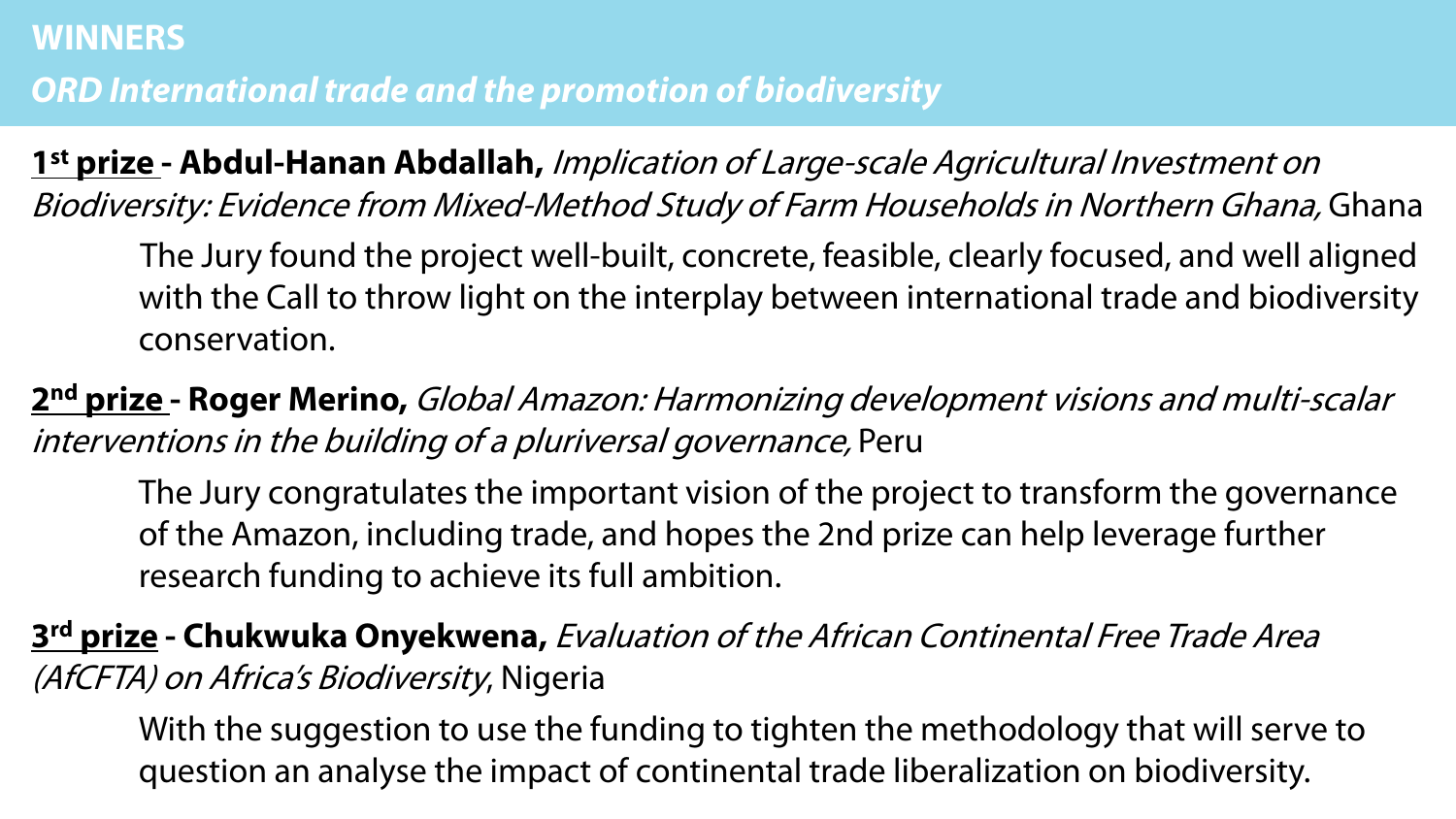**Japanese Award for Most Innovative Development Project (MIDP)** *Universal health coverage and COVID*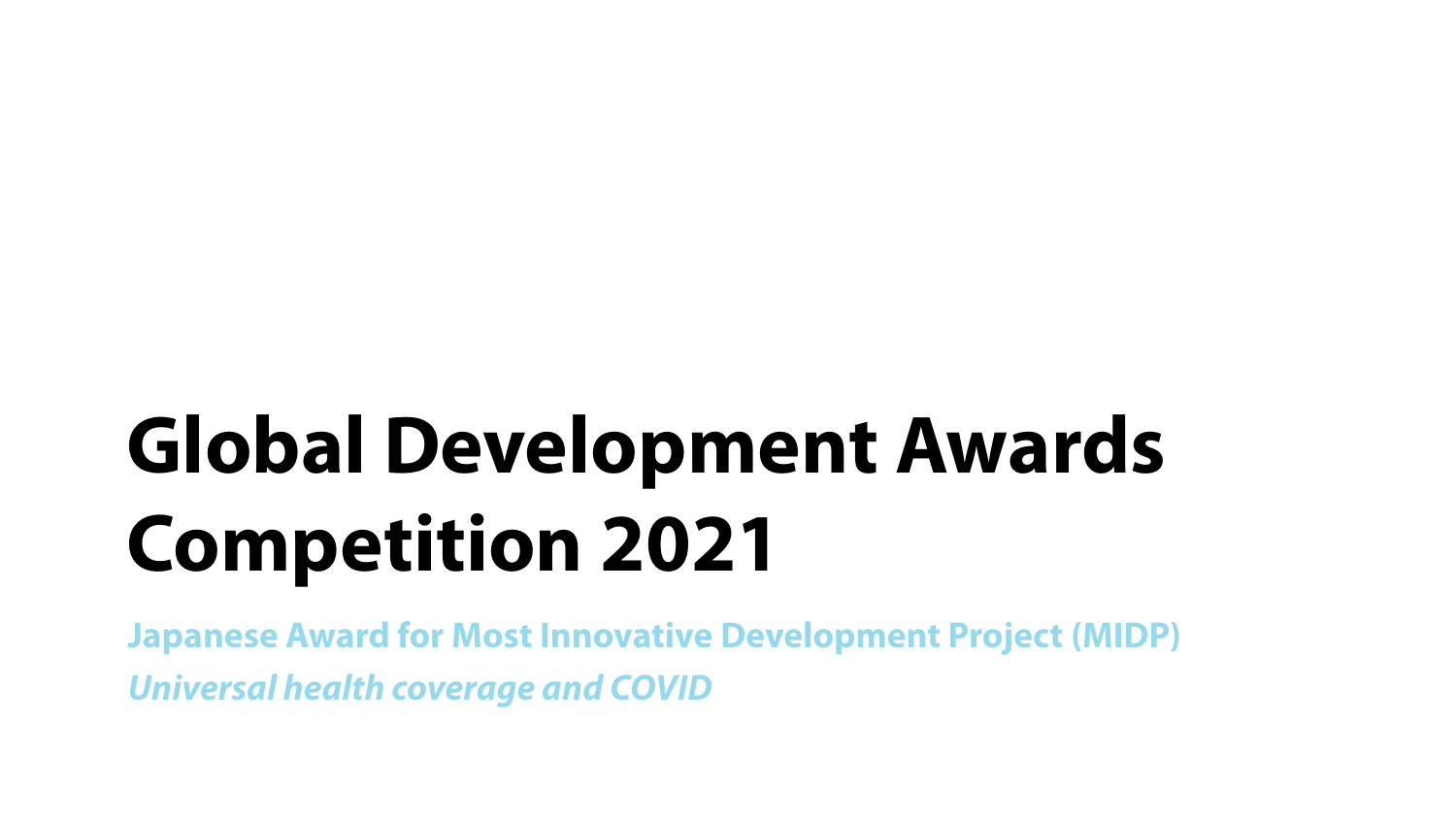### • **Abhijit Nadkarni**

– Associated Professor, Department of Population Health, Faculty of Epidemiology and Population Health, London School of Hygiene & Tropical Medicine, UK

#### • **Prashant Yadav**

- Center for Global Development, Washington, DC, United States of America
- Harvard Medical School, Boston, Massachusetts, United States of America
- Affiliate Professor, Technology and Operations Management, INSEAD, Fontainebleau, France

### • **Saeda Makimoto**

– Principal Research Fellow, JICA Ogata Research Institute, Japan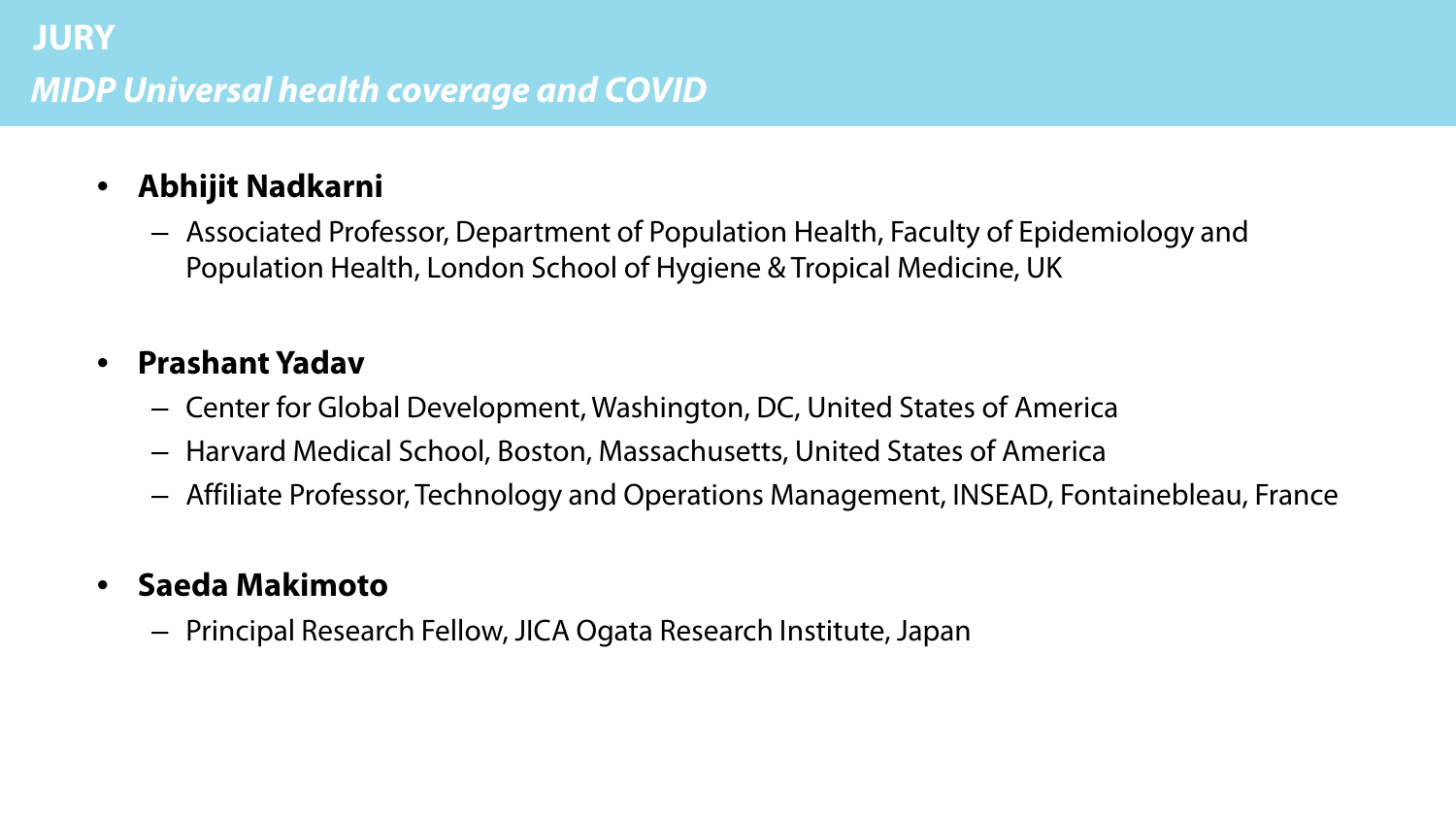The Jury believes that the projects **"Access to Healthcare for Migrant Families in Thai Construction Site Camps" by the Kids Home Development Network Foundation (Thailand)**, and the project **"Hello Saathi" by Uninhibited (India)** show clear potential to impact the social wellbeing of 'most marginalized' communities in their sites of implementation, and have promising scale-up prospects.

In particular, the "Hello Saathi" project has scope to impact equitable access to sexual and reproductive health care for women and girls at the scale of India, with possible applications in the rest of South Asia, in light of its roots in the contextual determinants of sexual and reproductive health care in the region. The project "Access to Healthcare for Migrant Families in Thai Construction Site Camps" has potential to impact the lives of children of families involved as informal labour in the construction industry in Thailand and in any other developing country where the construction industry faces comparable socio-economic challenges.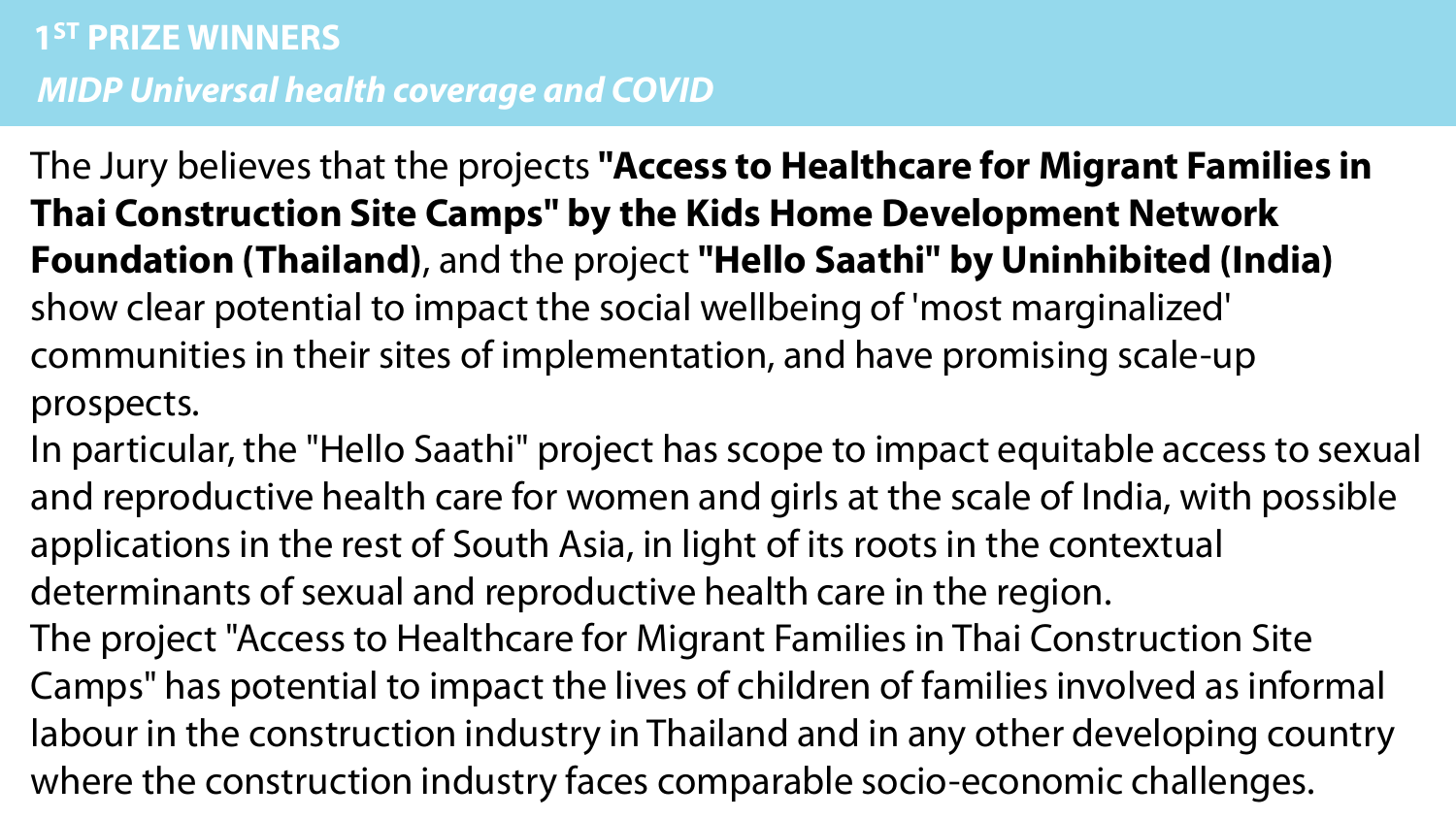The Jury also awards the project **"Establishing Infection Prevention & Control Mechanism in Public Hospitals" by United Way of Mumbai (India)** as a laudable attempt to change standards in professional behaviors in hospital-based settings, and highlights the need to develop a robust monitoring and evaluation framework that could benefit their intervention and similar hospital-based NGO-facilitated behavioral change projects across the developing world.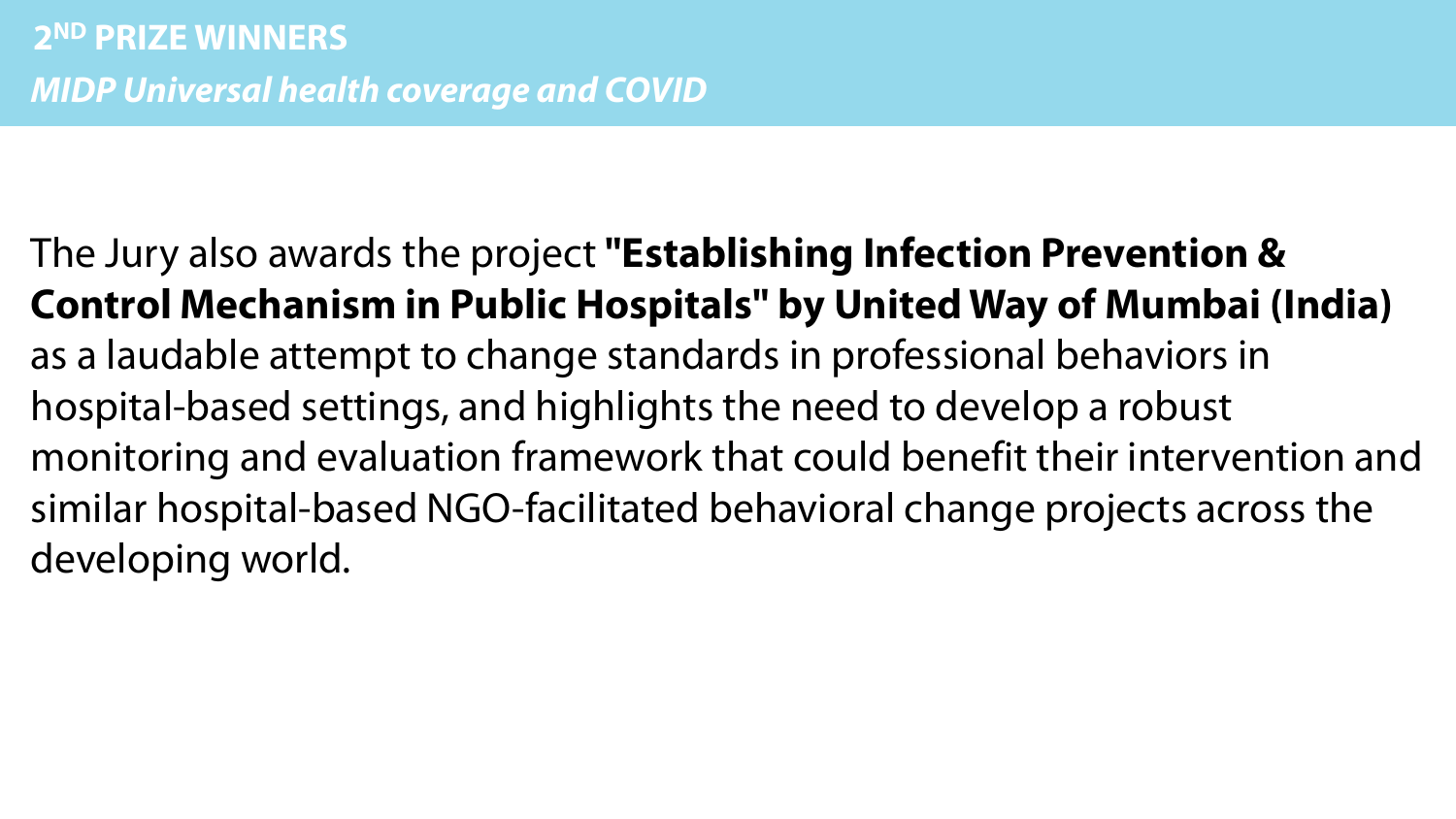**Japanese Award for Most Innovative Development Project (MIDP)** *Quality urban infrastructure and community driven governance*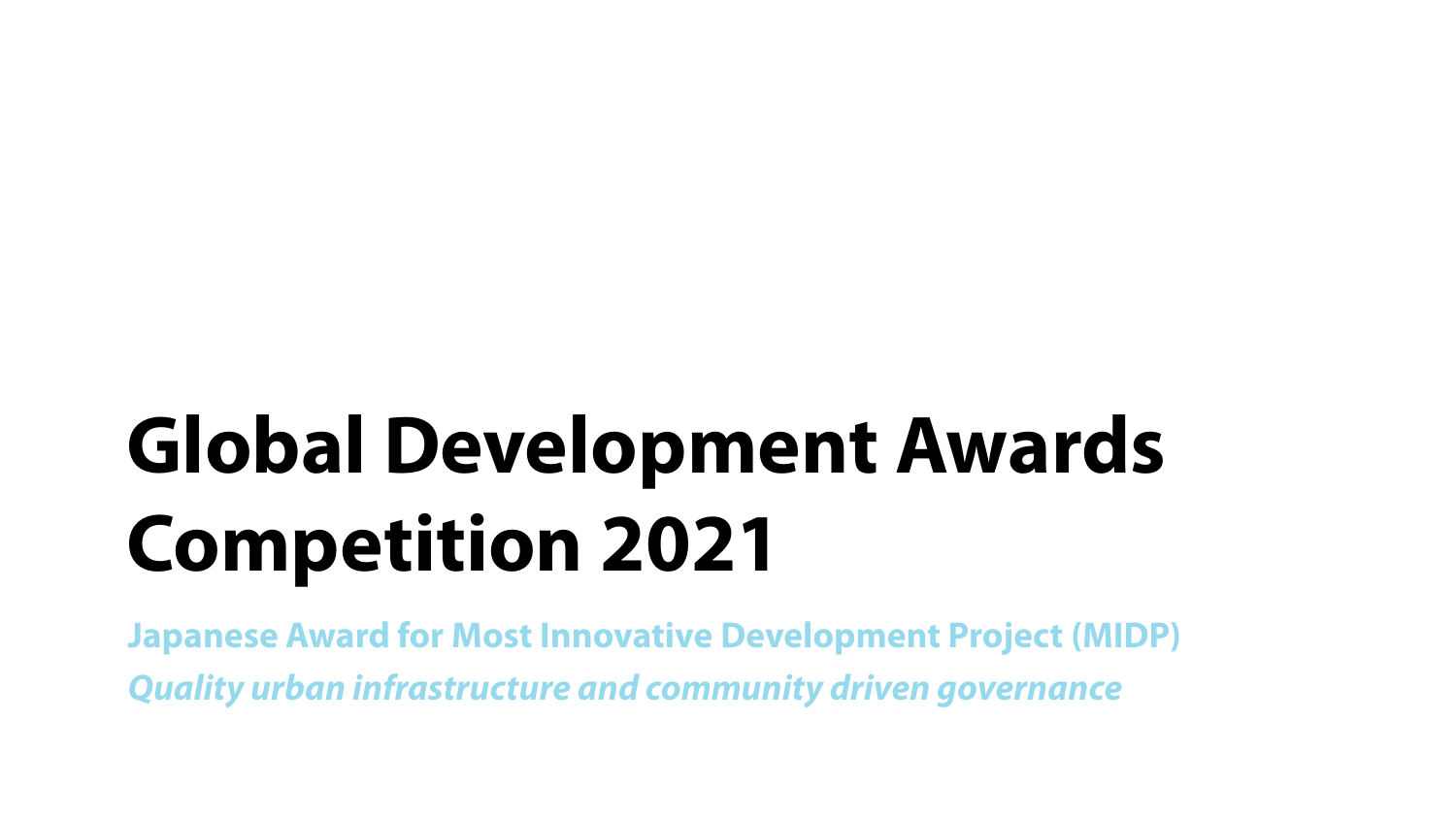## *MIDP Quality urban infrastructure and community driven governance*

#### • **Helena Nkole**

 **JURY**

– Program Manager -Japan Policy and Human Resources Development (PHRD) Fund & Japan Social Development Fund (JSDF), World Bank Group's Development Finance, World Bank

### • **Parul Agarwala**

– Country Programme Manager, UN-Habitat (United Nations Human Settlements Programme), India

#### • **Ramona Angelescu Naqvi**

– Director | Strategic Partnerships, Global Development Network (GDN)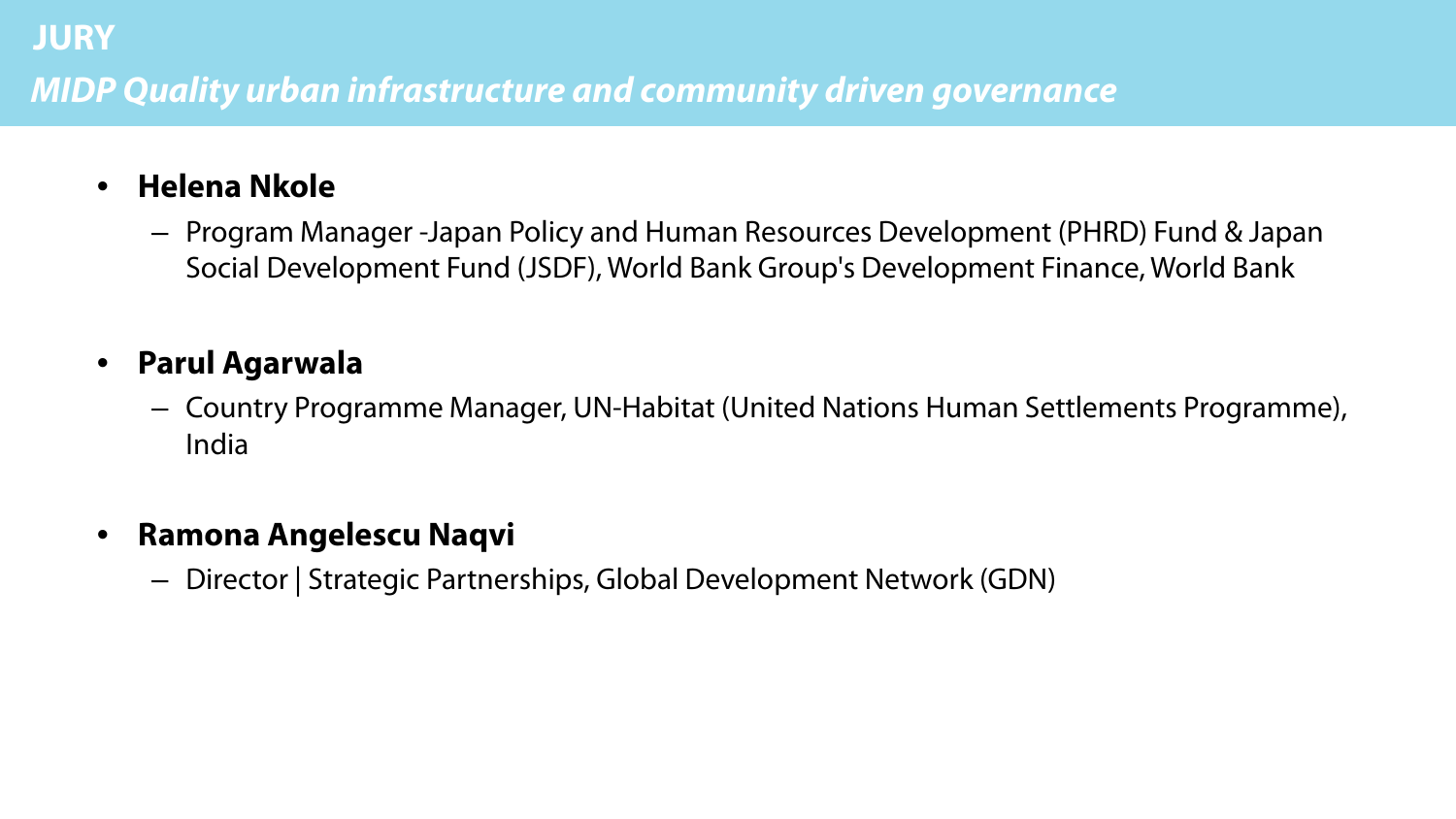#### **WINNERS**

## **FINALISTS**  *MIDP Quality urban infrastructure and community driven governance*

The **first prize** goes to

## • **Bal Raksha Bharat (Save the Children India),** India, Dream Accelerator Project

Save the Children India, by putting young adults at the center of the identification of development projects and agendas, trains a generations of Indian youth with strong ownership of development challenges.

• **International Transformation Foundation (ITF),** Kenya, A water kiosk at school - Karugia Secondary School

ITF developed an approach to mobilising community around a challenging resource, water, and pilot a community-based management approach that includes groups, including children, proportionally to their capacities and interest. It has potential to be scaled up to other regions and applied potentially to other contended resources.

The **second prize** goes to **Clean up Nepal**, Nepal, Expansion Nepal Waste Map, a digital waste management system: A community empowered governance with the recommendation to develop a robust M&E framework to track its intervention and similar interventions on circular economy.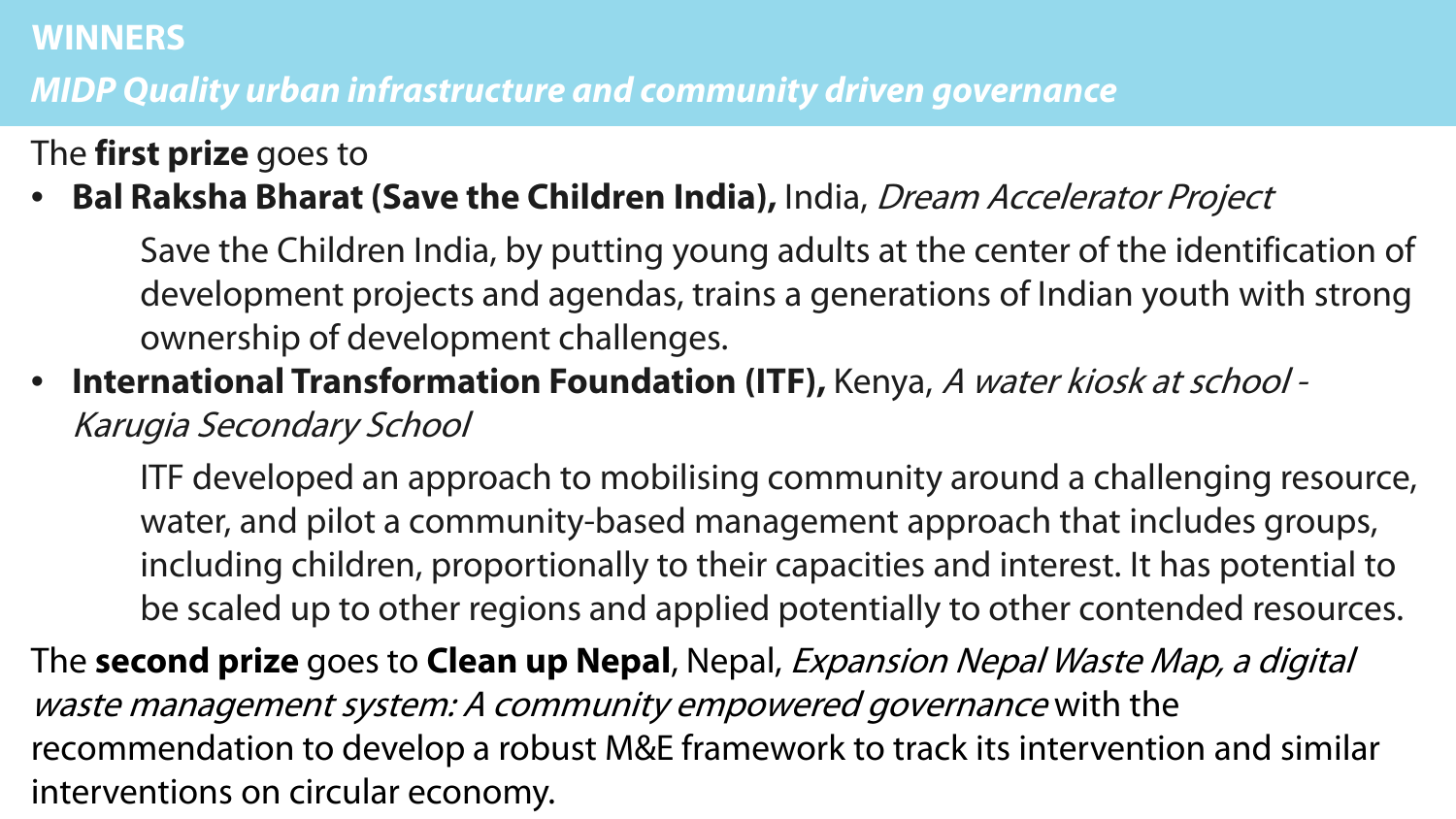**Japanese Award for Most Innovative Development Project (MIDP)** *Community-driven Climate-related Disaster Risk Reduction in Rural Areas*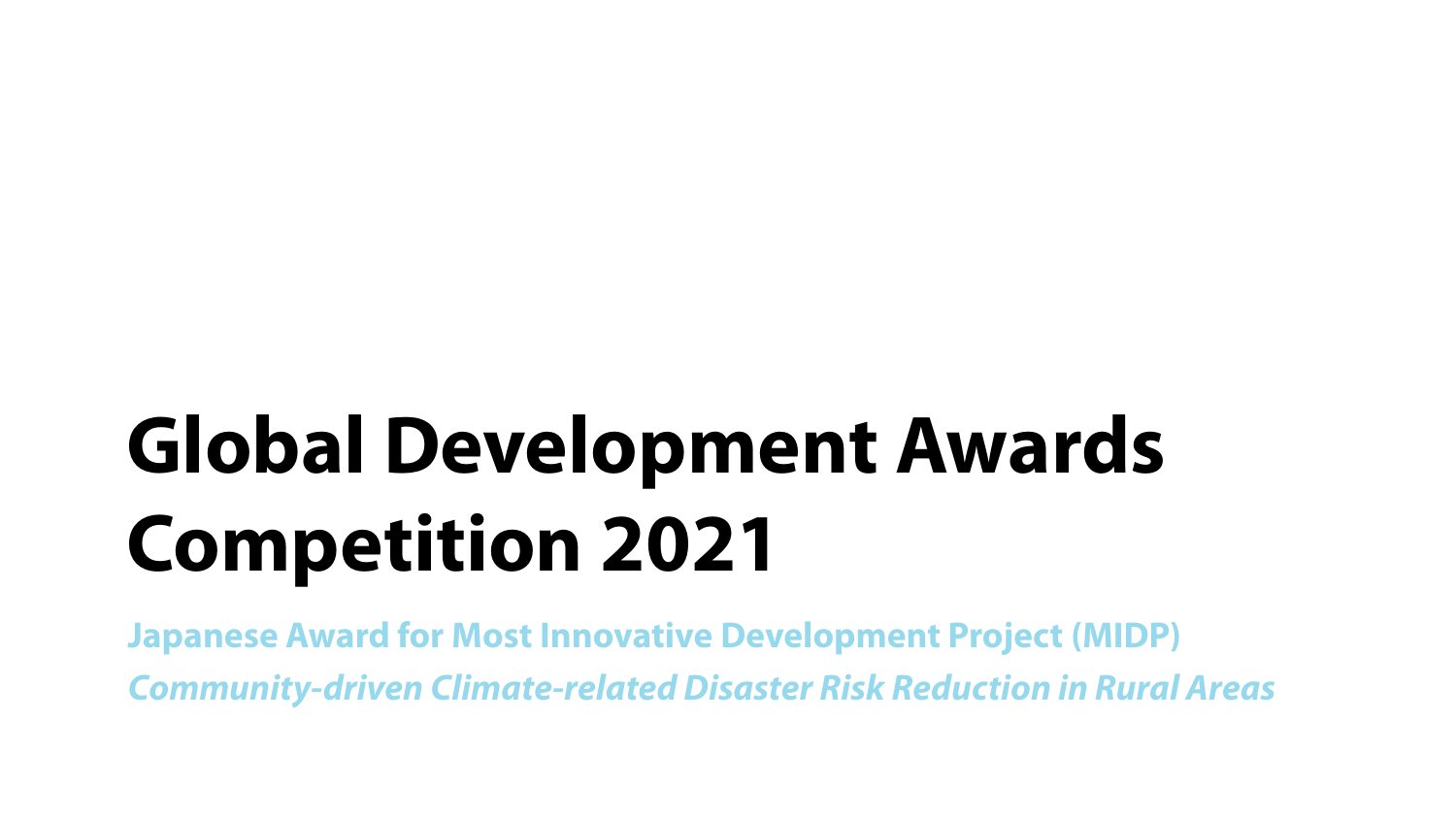## *MIDP Community-driven Climate-related Disaster Risk Reduction in Rural Areas*

### • **Loretta Hieber Girardet**

– Chief Risk Knowledge, Monitoring and Capacity Development at United Nations Office for Disaster Risk Reduction (UNDRR)

## • **Masahiro Shoji**

 **JURY**

– Professor, Institute of Social Science, The University of Tokyo, Japan

### • **Saeid Eslamian**

- Director, Center of Excellence in Risk Management and Natural Hazards, Iran
- Professor, College of Agricultural Engineering, Isfahan University of Technology, Iran